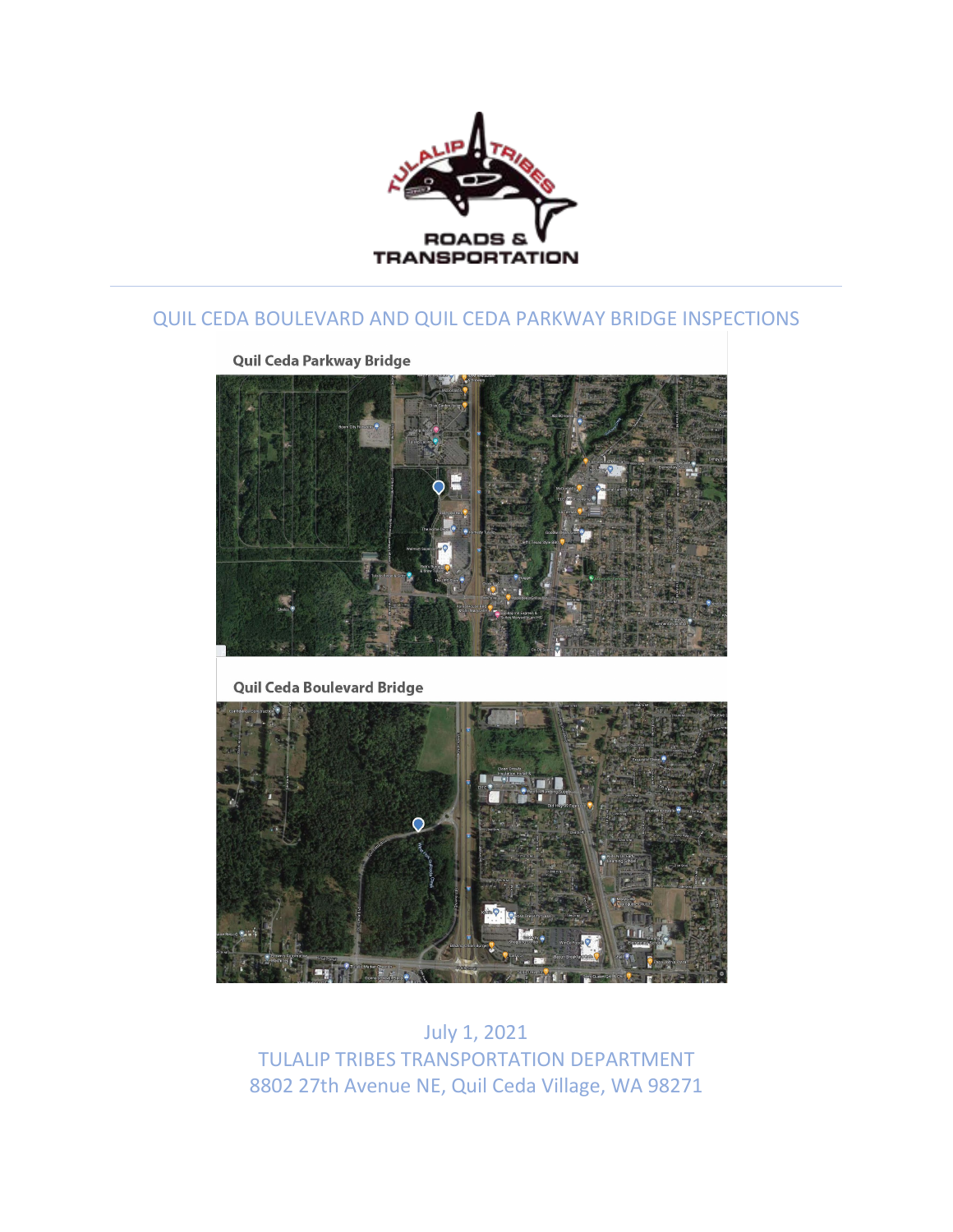## The Tulalip Tribes

# **REQUEST FOR PROPOSAL**

### **QUIL CEDA BOULEVARD AND QUIL CEDA PARKWAY BRIDGE INSPECTIONS**

### 1. INTRODUCTION

The Tulalip Tribes of Washington ("Tribes") are soliciting proposals from qualified firms to conduct and complete two (2) bridge inspections including Quil Ceda Boulevard Bridge (Bid No. 2021-105) and Quil Ceda Parkway Bridge (Bid No. 2021-106) and a load rating for Quil Ceda Boulevard Bridge. It is assumed that the Quil Ceda Boulevard Bridge has not previously been inspected and a load rating has not been done. The Quil Ceda Parkway bridge was previously inspected, and load rating was prepared in 2014. Due to multiple funding sources award will result in two separate contracts although qualifications should be included for both projects.

The National Bridge Inspection Standards (NBIS) mandate that all bridges on public roads be inspected at a minimum of two-year intervals. It is noted that there is no specific inspection requirement for tribally owned bridges. However, for tribally owned bridges to participate in the Indian Reservation Road Bridge Program (IRRBP) and be eligible for Federal funding, a tribally owned bridge must be inspected and placed in the National Bridge Inventory (NBI).

## 2. SUBMITTAL REQUIREMENTS

Please provide one electronic copy of your firm's Proposal for the Tulalip Tribes review and consideration. The proposal should be no more than twelve (12) single-sided or six (6) double-sided pages in length (excluding cover pages, cover letter, résumés, and dividers).

The following categories shall be included and will be used to evaluate the competitiveness of bids received.

- 1. Qualifications/expertise of organization 10 points
- 2. Qualifications of proposed staff 20 points
- 3. Experience in providing similar services 15 points
- 4. Experience working with tribes 20 points
- 5. Proposed project approach 15 points
- 6. Proposed cost per work item 20 points

Provision of a detailed cost proposal based upon the Scope of Work items and certified by signature as being valid for at least 180 days is required. A company fee schedule detailing all personnel billing rates is also required. Please also provide a schedule/timeline proposal for completing the described tasks by October 31, 2021.

Proposals must be received electronically via email to the project manager, Christina Parker, Tulalip Tribes, Transportation Department Manager, at [christinaparker@tulaliptribes-nsn.gov n](mailto:christinaparker@tulaliptribes-nsn.gov)o later than 2:00 PM, Pacific Standard Time, July 21, 2021. No hard copy proposals will be accepted. Faxed submittals will not be accepted. If the file size is larger than 15 MB, contact the project manager for alternative submission options. It is the responsibility of the proposer to ensure that electronic submissions are received by the established deadline. For questions about the electronic submittal process contact Christina Parker, Tulalip Tribes, Transportation Department Manager.